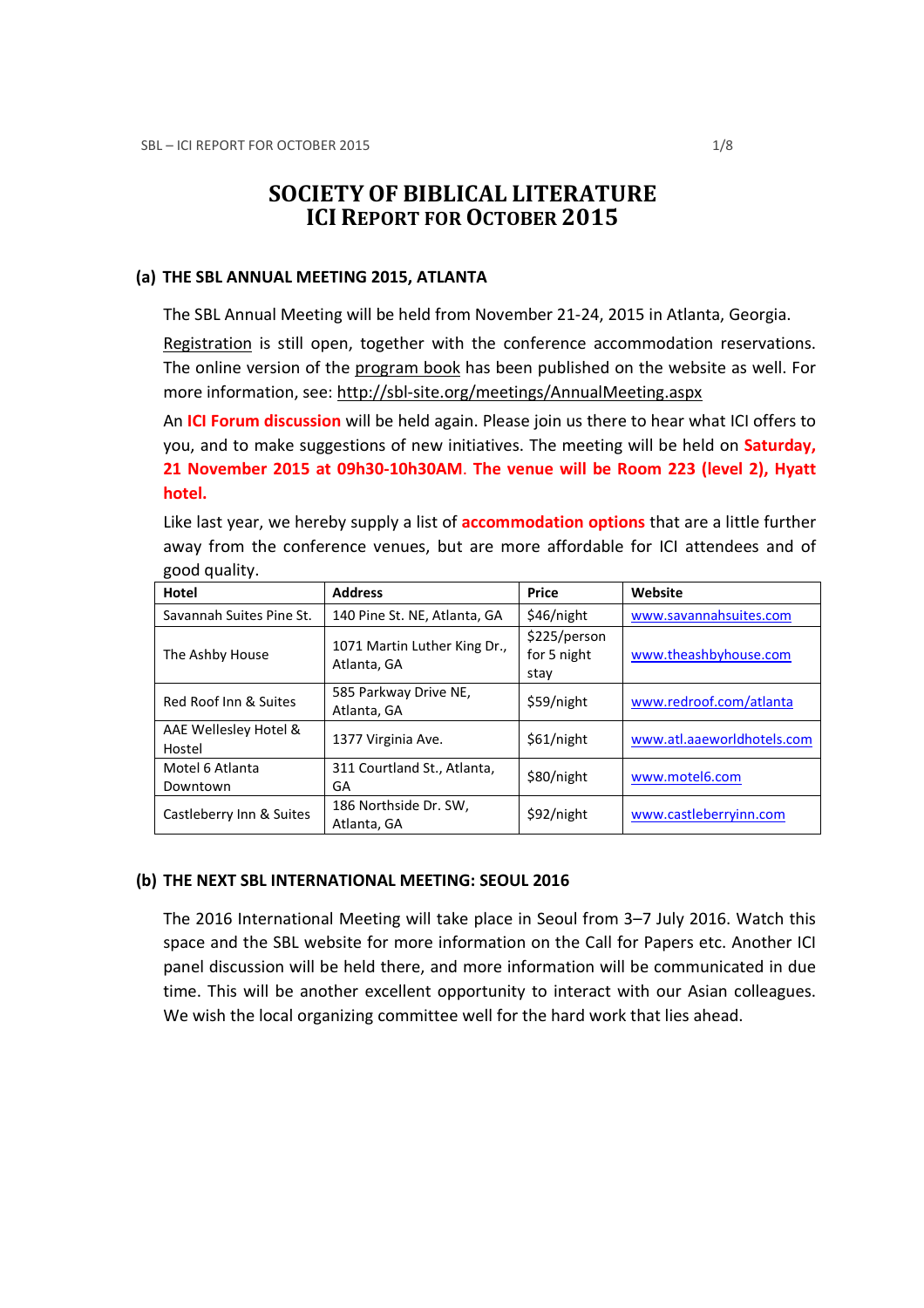#### (c) VISA PROBLEMS

We are aware of the fact that many scholars from ICI countries often experience administrative problems to get a visa in time to attend the international and annual SBL conferences. Although bureaucratic protocols beyond our control are often involved in these difficulties, we are having discussions within the ICI leadership on how scholars can be assisted in this regard. Although no final answers are available yet, the following guidelines can be offered at this stage:

- Start planning your attendance of a particular conference well in advance at least six months;
- Enquire well in advance from the particular embassy or consulate in your own country what the exact requirements are for applying for a visa, and how long the application would take to process;
- Make absolutely sure that you attend to all the requirements, and that you submit your visa application well in advance;
- Should you need an official invitation letter from the SBL Head Office, or from the organizing committee in the country where the SBL International meeting will take place, request that well in advance in order to include in your visa application (the contact details of the SBL staff member handling these requests is: Samantha Spitzner samantha.spitzner@sbl-site.org);
- Enquire regularly at the embassy or consulate where you have submitted your application.

## (d) PUBLICATION IN ANCIENT NEAR EAST MONOGRAPHS (ANEM) / MONOGRAFIAS SOBRE EL ANTIGUO CERCANO ORIENTE (MACO)

ANEM/MACO is a series that was established by the SBL at the request of the International Cooperation Initiative (ICI), and which is co-edited by Ehud Ben Zvi and Roxanna Flammini (with the assistance of Alan Lenzi and Juan Tebes). The series publishes volumes on the Ancient Near East (including ancient Israel) electronically and makes them freely available for download. (Paperback and hardback versions of the volumes are available too, for a reasonable price.) Any work published in ANEM/MACO is freely available in electronic version to anyone in perpetuity. To view the volumes published in the series, please go to http://www.sblsite.org/publications/Books\_ANEmonographs.aspx

The latest volume in ANEM/MACO is: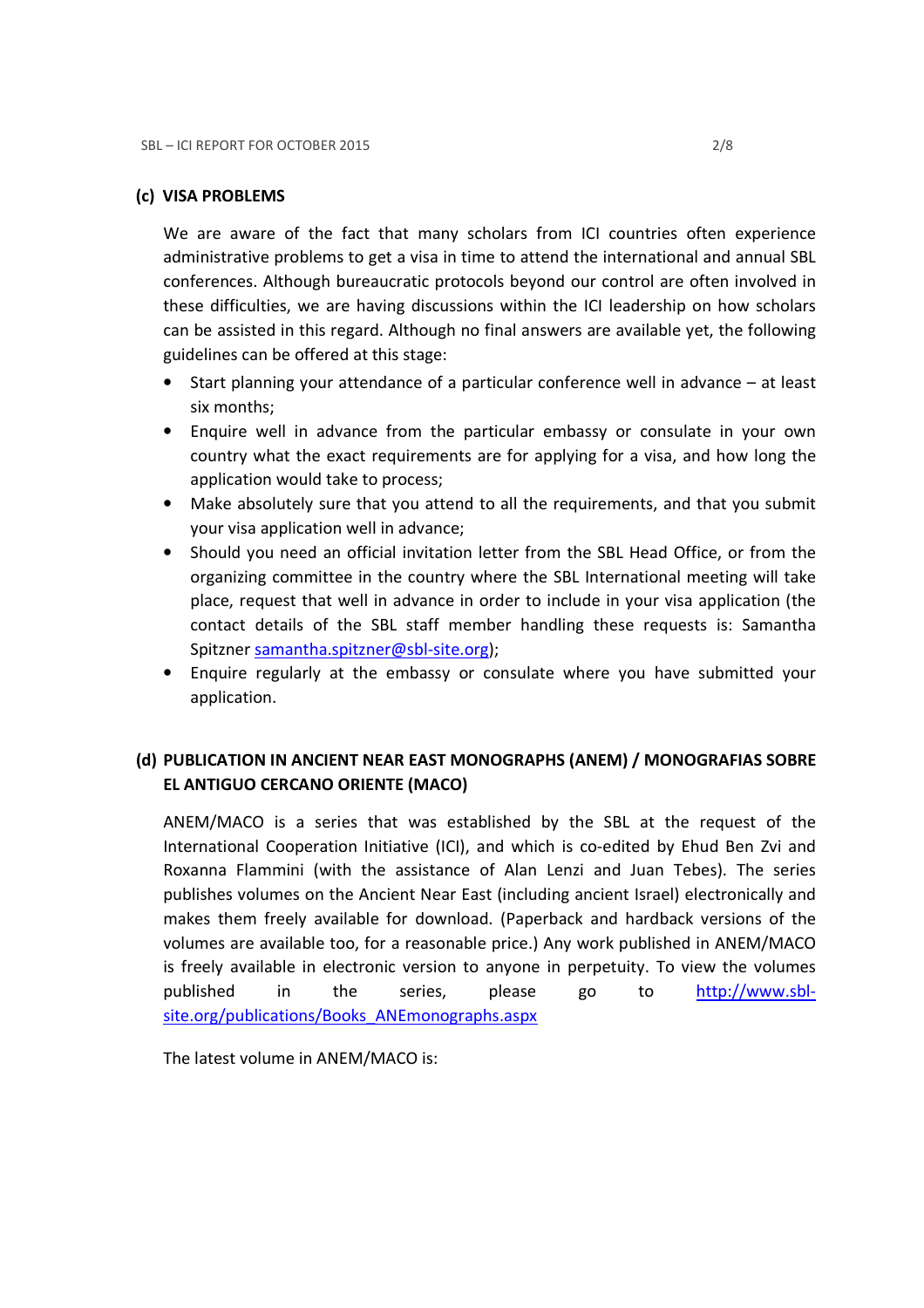## Disembodied Souls: The Nefesh in Israel and Kindred Spirits in the Ancient Near East, with an Appendix on the Katumuwa Inscription

Authored by Richard Steiner

Biblical scholars have long claimed that the Israelites "could not conceive of a disembodied nefesh [soul]." In this book, Richard C. Steiner rejects that claim based on a broad spectrum of textual, linguistic, archaeological, and anthropological evidence spanning the millennia from prehistoric times to the present. The biblical evidence includes a prophecy of Ezekiel condemning women who pretend to trap the wandering souls of sleeping people—a prophecy that has been only partially understood until now because of the obscure technical terms that it contains. The extrabiblical evidence suggests that a belief in the existence of disembodied souls was part of the common religious heritage of the peoples of the ancient Near East.

To download the book for free, paste the following link into your browser: http://www.sbl-site.org/assets/pdfs/pubs/9781628370775\_OA.pdf

#### (e) PUBLICATION IN INTERNATIONAL VOICES IN BIBLICAL STUDIES (IVBS)

IVBS is a series that was established by the SBL at the request of the International Cooperation Initiative (ICI), and which is co-edited by Monica Melanchthon and Jione Havea. IVBS encourages in particular submissions from scholars in the present seven international regions for which it has editorial boards: Africa, Central and Eastern Europe, Latin America, Middle East-South Asia, Northeast Asia, Pacific, and Southeast Asia. Interregional collaborations are also welcome. IVBS publishes works in English and in any other language for which its editors can find qualified peer reviewers. Any work published in IVBS is freely available to anyone in perpetuity. The series publishes work generally in the area of reception history and criticism. The scope is not limited to any particular biblical text or historical timeframe. The works will mainly be published in English and, wherever possible, also in primary languages of authors. For more information please go to http://ivbs.sbl-site.org/home.aspx. If you would consider publishing your work in this series, feel free to contact one of the two general editors, Monica Melanchthon or Jione Havea.

The latest volume in IVBS is: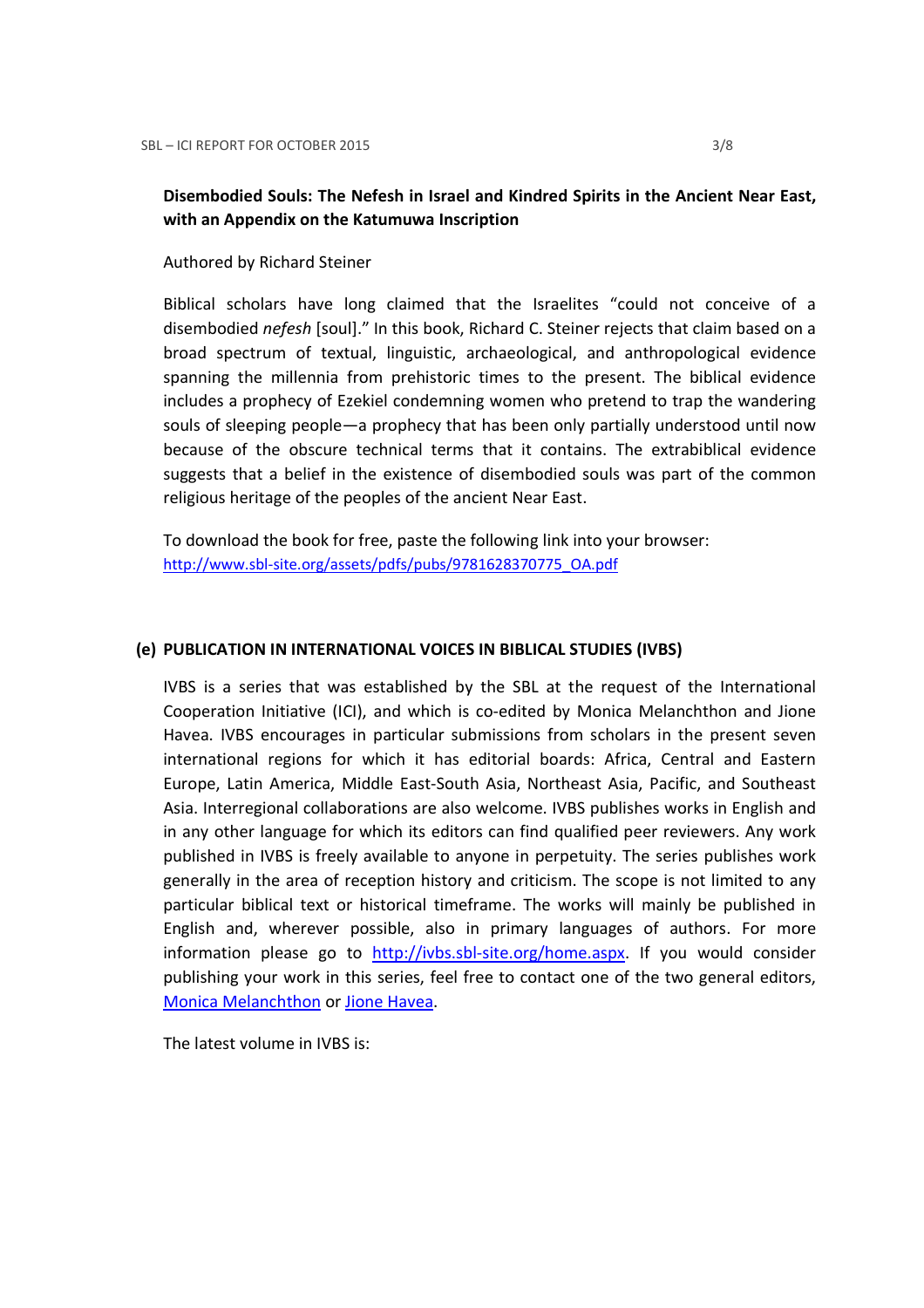#### Migration and Diaspora: Exegetical Voices of Women in Northeast Asian Countries

Edited by Hisako Kinukawa

The third meeting of the Society of Asian Biblical Studies was held at Sabah in June 2012, addressing the theme of Migration and Diaspora. This book contains five essays written by women from Northeast Asian countries for this occasion. Three are on Hebrew Scriptures and two are on the Christian Testament. All writers used a cultural analysis of their own social locations, and literary, historical, and postcolonial criticism as their methods of reading the texts, even though they may not explicitly mention which criticisms are used.

To download the book for free, paste the following link into your browser: http://ivbs.sbl-site.org/uploads/IVBS%20PAPERS1.pdf

#### (f) PUBLICATIONS: ONLINE BOOKS – NEW BOOKS ADDED

(For the full list, please go to http://www.sbl-site.org/publications/Books\_ICIbooks.aspx)

#### LXX Isaiah 24:1–26:6 as Interpretation and Translation: A Methodological Discussion

De Angelo Cunha, Wilson, LXX Isaiah 24:1–26:6 as Interpretation and Translation: A Methodological Discussion. Septuagint and Cognate Studies 62. Atlanta: SBL Press, 2014.

In this volume Cunha argues that the differences found between the Septuagint text of Isaiah and the Hebrew of the Masoretic Text must be weighed against the literary context in which they are found. The author demonstrates that LXX Isa 24:1–26:6 can be seen as a coherent ideological composition that differs greatly from the way scholars have interpreted MT Isa 24:1– 26:6. This coherence comes across through the use of certain lexemes and conjunctions throughout the passage. The book lays the case that a scribe or translator already had an interpretation before he started the process of translation that shaped his translation of the Hebrew text into Greek.

Features:

- An introduction sketching the history of research on LXX Isa 24:1–26:6
- A focused comparision of the Masoretic Text to the Septuagint
- A thorough discussion of the coherence of LXX Isa 24:1–26:6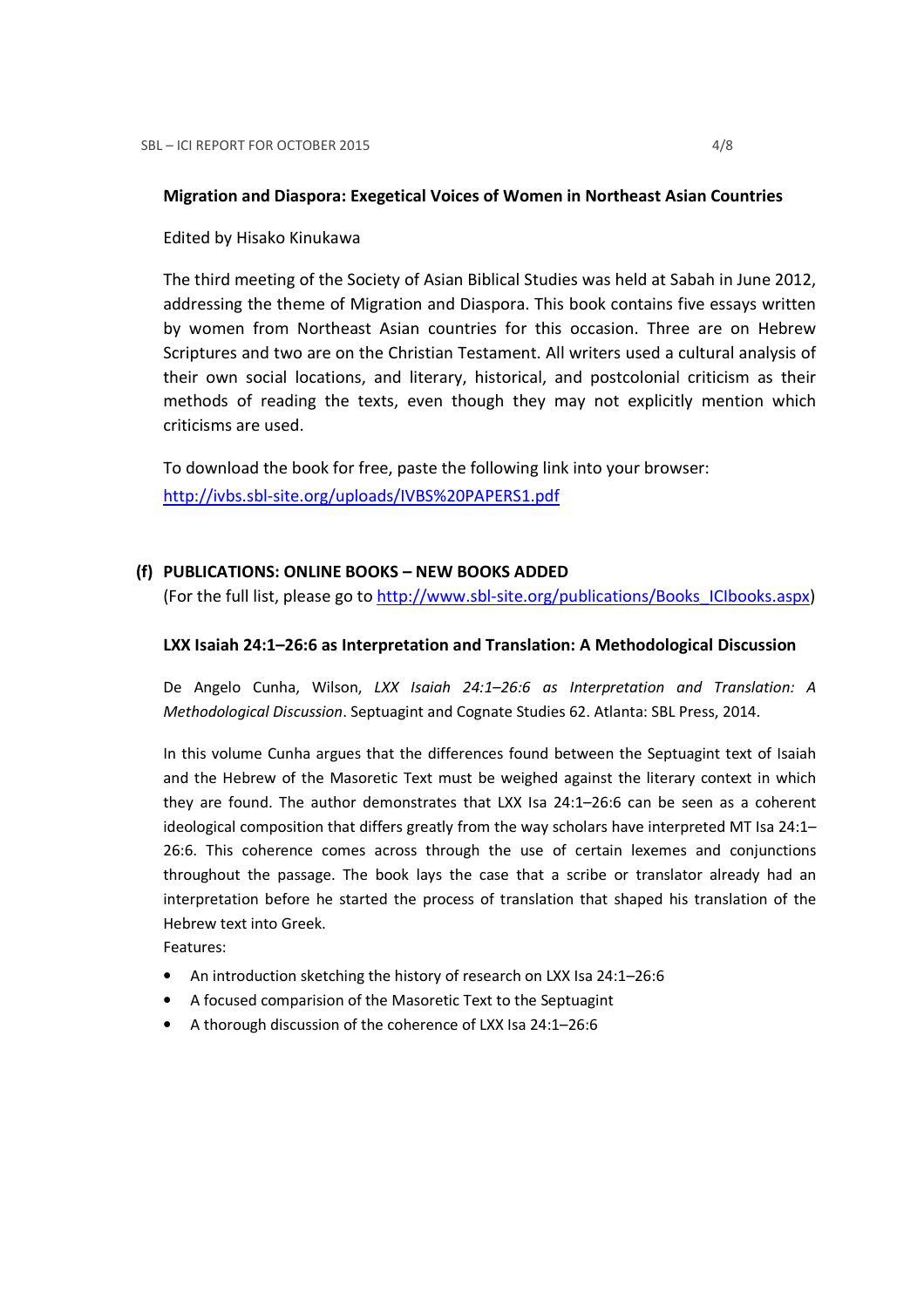### Untold Tales from the Book of Revelation: Sex and Gender, Empire and Ecology

Moore, Stephen D., Untold Tales from the Book of Revelation: Sex and Gender, Empire and Ecology. Resources for Biblical Study 79. Atlanta: SBL Press, 2014.

This collection of previously published essays is a companion to The Bible in Theory: Critical and Postcritical Essays (2010). Chapters engage postcolonial studies, cultural studies, deconstruction, autobiographical criticism, masculinity studies, queer theory, affect theory, and animality studies—methods Moore believes present unprecedented challenges to the monochrome model of Revelation scholarship based on traditional historical-critical methods. Features:

- Nine essays on biblical literary criticism including two co-written with Jennifer A. Glancy and Catherine Keller
- Contextual introductions for each essay
- Annotated bibliographies

## Hidden Truths from Eden: Esoteric Readings of Genesis 1–3

Vander Stichele, Caroline and Susanne Scholz, eds., Hidden Truths from Eden: Esoteric Readings of Genesis 1–3. Semeia Studies 76. Atlanta: SBL Press, 2014.

Since the sixteenth century CE, the field of biblical studies has focused on the literal meaning of texts. This collection seeks to rectify this oversight by integrating the study of esoteric readings into academic discourse. Case studies focusing on the first three chapters of Genesis cover different periods and methods from early Christian discourse through zoharic, kabbalistic and alchemical literature to modern and post-postmodern approaches.

Features:

- Discussions, comparisons, and analyses of esoteric appropriations of Genesis 1–3
- Essays on creation myths, gender, fate and free will, the concepts of knowledge, wisdom, and gnosis
- Responses to papers that provide a range of view points

## (g) ICI TEACHING COLLABORATION PROGRAM

In order to facilitate the exchange of scholars and institutions in biblical studies across the globe, a teaching collaboration program is run by the ICI. The facility consists of lists of scholars and institutions interested in exchanges that are made available on the SBL website. See: http://sbl-site.org/educational/ICITeaching.aspx. If you or your institution is interested in such collaboration, please visit the site and enroll yourself in these lists.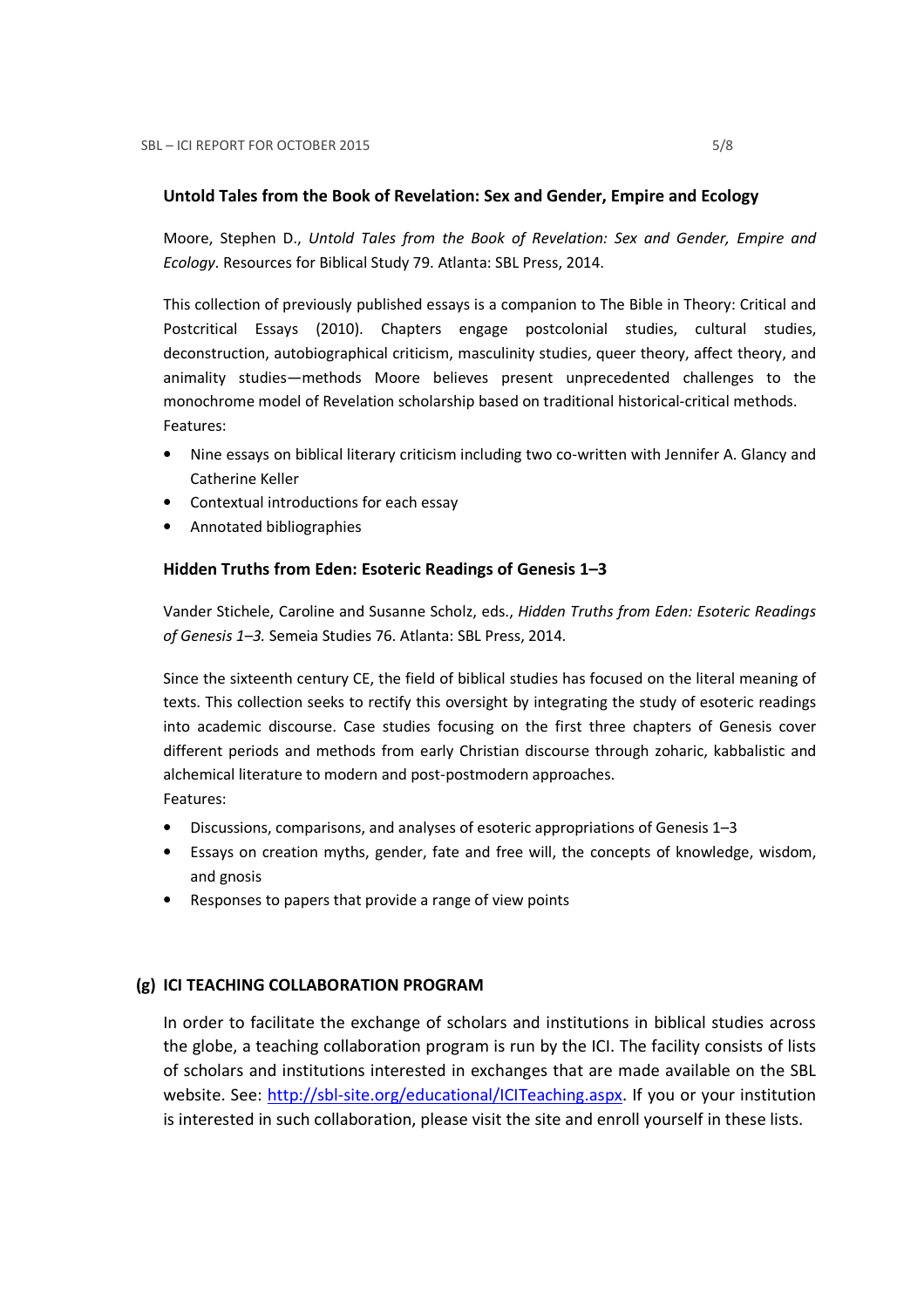### (h) JOURNAL OF BIBLICAL LITERATURE (JBL) ARCHIVE

Take note that an archive with JBL articles from volume 122.1 of 2003 through volume 130.1 of 2011 is now available online to people accessing the SBL website from any ICI country. See http://www.sbl-site.org/publications/ICI\_JBLarchive.aspx. All articles in those volumes can be downloaded for free!

## (i) CONVENIENT SEARCH TOOLS ON THE SBL WEBSITE

The SBL website (on the SBL Press page) has a facility where one can search the full text of all SBL books! For this very convenient tool, see: http://sbl-site.org/publications/default.aspx

For searching reviews of a vast number of academic publications, see the website of Review of Biblical Literature (RBL) at: http://www.bookreviews.org/

## (j) EVENTS

The SBL maintains a significant list of events taking place anywhere in the globe. For the full list please go to http://www.sbl-site.org/meetings/events.aspx

A selection of events is listed below—mainly those taking place in ICI regions.

Please provide information on conferences in your region, including calls for papers, to Sharon Johnson at sharon.johnson@sbl-site.org.

## November 18-19, 2015

## Bible, Empire, and Reception History

Columbia Theological Seminary will host a conference exploring the production and use of the Bible in various historical contexts of empire. It will consider the use of postcolonial criticism in interpreting biblical texts and its implications in modern contexts. The conference will consist of four sessions, each focusing on a particular geographical or historical set of contexts.

See http://bibleempireandreceptionhistory.net/

November 21-24, 2015 2015 SBL Annual Meeting Atlanta, Georgia http://sbl-site.org/meetings/Annualmeeting.aspx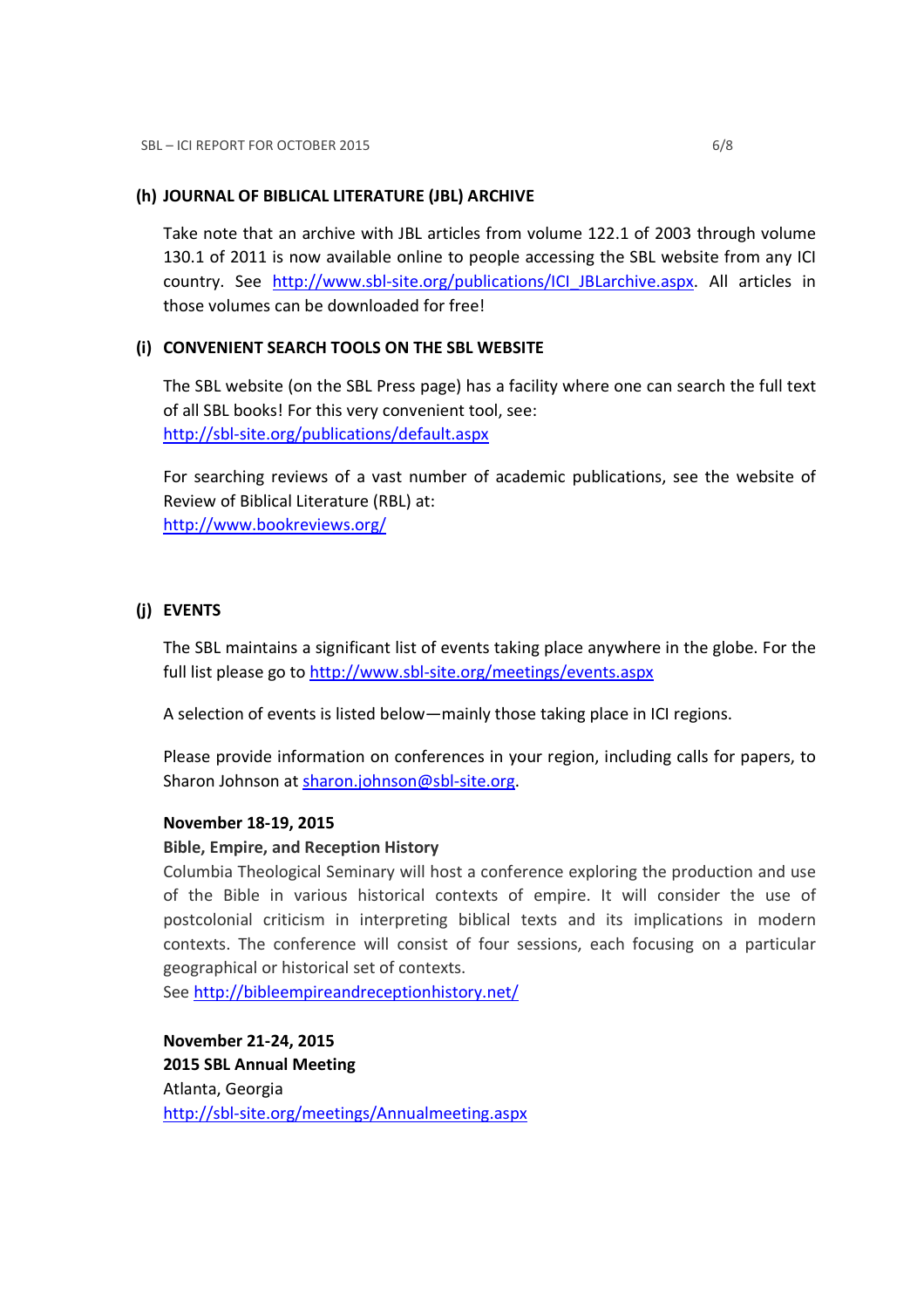## December 20-23, 2015

## Philosophical Investigation of the Hebrew Scriptures, Talmud and Midrash

The conference will take place in Jerusalem and will explore "The Questions of God's Perfection." The conference will explore whether understanding God as perfect being is appropriate as a basis for Jewish theology and for religious belief more generally, bringing together perspectives on this question from philosophers, theologians,scholars of Bible and scholars of rabbinic literature. Invited participants will be Oliver Crisp, James Diamond, Jerome Gellman, Lenn E. Goodman, Moshe Halbertal, Yoram Hazony, Brian Leftow, Berel Dov Lerner Alan Mittleman, David Shatz, Eleonore Stump, Alan Torrance, Shmuel Trigano, and Howard Wettstein. Scholars wishing to present papers at the conference should submit abstracts of 500-1,000 words together with a current CV to meiravj@herzlinstitute.org

http://bibleandphilosophy.org/wp-content/uploads/2014/02/2015-conferenceannouncement-v-4.pdf

#### July 3-7, 2016

2016 SBL International Meeting Seoul, South Korea http://sbl-site.org/meetings/Internationalmeeting.aspx

#### August 2-5, 2016

### General Meeting of Studiorum Novi Testament Societas

Society for New Testament Studies (SNTS) will hold their 2016 General Meeting in Montreal, Canada.

For updates and information, see https://www.edugroepen.nl/sites/SNTS/default.aspx

#### September 4-9, 2016

## 2016 Meeting of the International Organization for the Study of the Old Testament (IOSOT)

For the first time in its more than 50-years history the IOSOT will convene on African soil in 2016. The triennial meeting will take place at the University of Stellenbosch, Western Cape, South Africa. Updates and more information will be posted on the http://www.iosot2016.co.za/ Register there with your e-mail address to receive automatic updates and the Call for Papers. Questions contact: LCJ@sun.ac.za

November 19-22, 2016 2016 SBL Annual Meeting San Antonio, Texas http://sbl-site.org/meetings/Annualmeeting.aspx